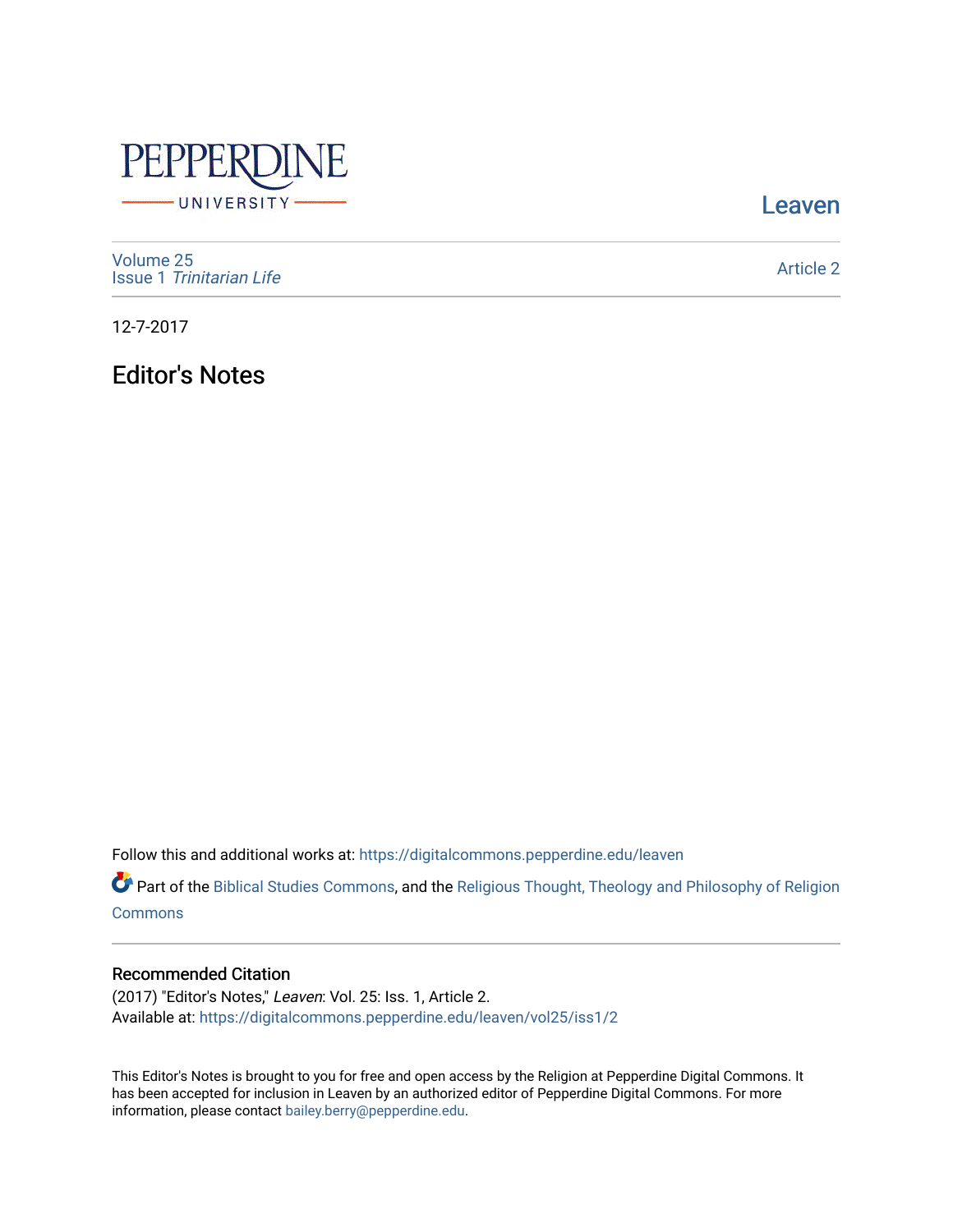

In our lead article, LEONARD ALLEN affirms that at the heart of the Christian *Great Tradition* is the doctrine of the Trinity. By this he means more than affirming faith in the Father, Son, and Spirit.<br>What makes a differ n our lead article, **LEONARD ALLEN** affirms that at the heart of the Christian *Great Tradition* is the doctrine of the Trinity. By this he means more than affirming faith in the Father, Son, and Spirit. What makes a difference for Allen is "to see the *function* of Trinitarian doctrine. Or to put it better, of what it means to be a Christian. . . . God leads a relational life as Father, Son, and Spirit. That life is characterized by submissive love, as each pours life and love into the other. So abundant is this life that it overflows, and we are invited to share in it. So wonderful and rich that joy permeates it. And so perfect that it reaches down into our very deepest desires. Call it Trinitarian life. For us, call it Christian life. Call it life in the Spirit."

We have quoted Allen because we choose, borrowing his language, to call this issue *Trinitarian Life*. What we mean by that title and what Allen describes is closely akin to the title of his book *The Cruciformed Church*. However, like Allen, the writers in this issue, in their spiritual journeys, talk more and more like Trinitarian people called to Trinitarian living, the life of the crucified and risen Christ. Some may not use the explicit language (though some do), but all are calling us as God's people to be more intentional in following Jesus's call to the kingdom of God.

Let us now introduce the issue: We open with Allen's programmatic piece that summarizes his book and prompts us to follow the quest to be a Spirit-led people. We follow this with four articles presented at the *Leaven* Symposium during the Pepperdine University Bible Lectures in 2016. **JASON LOCKE** explores the "great weaknesses of legalism" in an excellent theological development of Ephesians 2.11–22. **LAUREN SMELSER WHITE**, reflecting on two passages from the Gospels, urges us as "sincere Christfollowers to take up a costlier manner of communicating with those with whom [we] disagree: a manner oriented towards service." **ROBERT M. RANDOLPH**, out of over thirty years of experience as an administrator at MIT, calls our attention uniquely to the truth that "cruciformed living is not the American way of living and it is certainly not the way of living within the university." Finally, **DON MCLAUGHLIN** does a case study of Trinitarian living in a church, through "real problems, barriers, and traps" faced by the North Atlanta Church of Christ in Atlanta, Georgia.

Still utilizing materials presented at the 2016 Pepperdine Lectures, we feature a theological interpretation of Paul's apocalyptic notion of the "new creation" (Gal 6.15) as it relates to the status and utilization of women in the church today by **LEE SMITH**. Next, **JOSH LOVE** affirms that "sin is more than an immoral act, and addiction is more than substance abuse." Rather, sin needs to be understood as a power at work in the world, a power Love refers to as "the spirit of this world."

Two of our articles relate to the recent book by D'Esta Love, *Finding Their Voices: Sermons by Women in Churches of Christ*, reviewed at the 2016 Christian Scholars' Conference in Nashville, Tennessee. The first article is by **RICHARD HUGHES** and serves as a historical reflection on the role of women in Churches of Christ. The second is a rhetorical review of the book by **GARY SELBY**.

We close the issue with a sermon on the Ethiopian eunuch by **CLAIRE DAVIDSON-FREDERICK** given at the Pepperdine Lectures and two Lord's Supper meditations given at different times by a mother and daughter at the Montgomery Boulevard Church of Christ in Albuquerque, New Mexico. LEE CROWDER, an elder's wife, pursues the theme of "An Open Door" and **ANNA CROWDER** asks, "Why Am I Eating at Jesus's Table?"